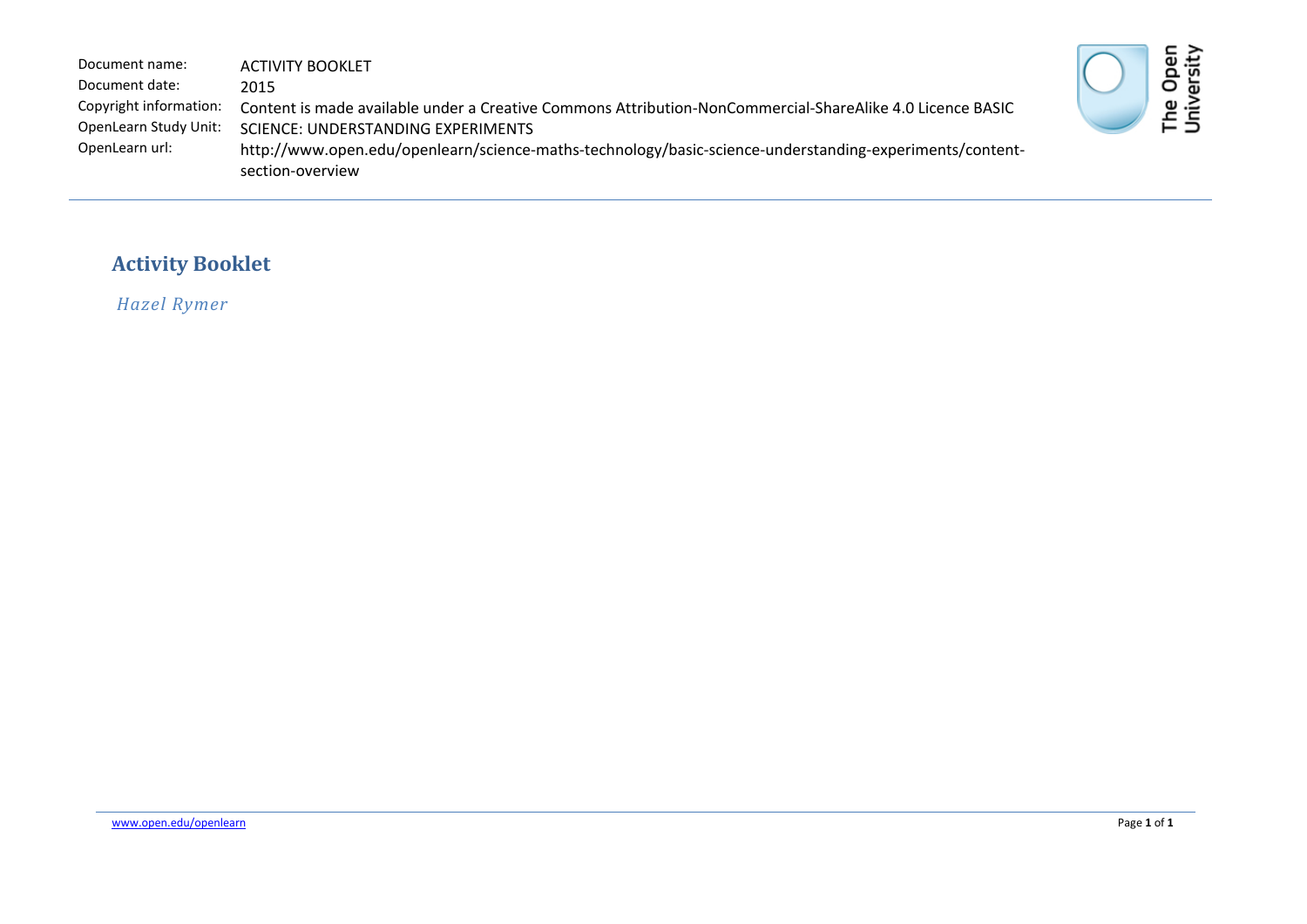



# **Basic Science: Understanding Experiments**

Activity booklet

**Contents**

| <b>Potato Experiment</b>     |   |
|------------------------------|---|
| <b>Cucumbers and Osmosis</b> |   |
| Ice Tray Experiment          | 3 |
| <b>Yeast Experiment</b>      | 4 |
| Kiwi Experiment              | 5 |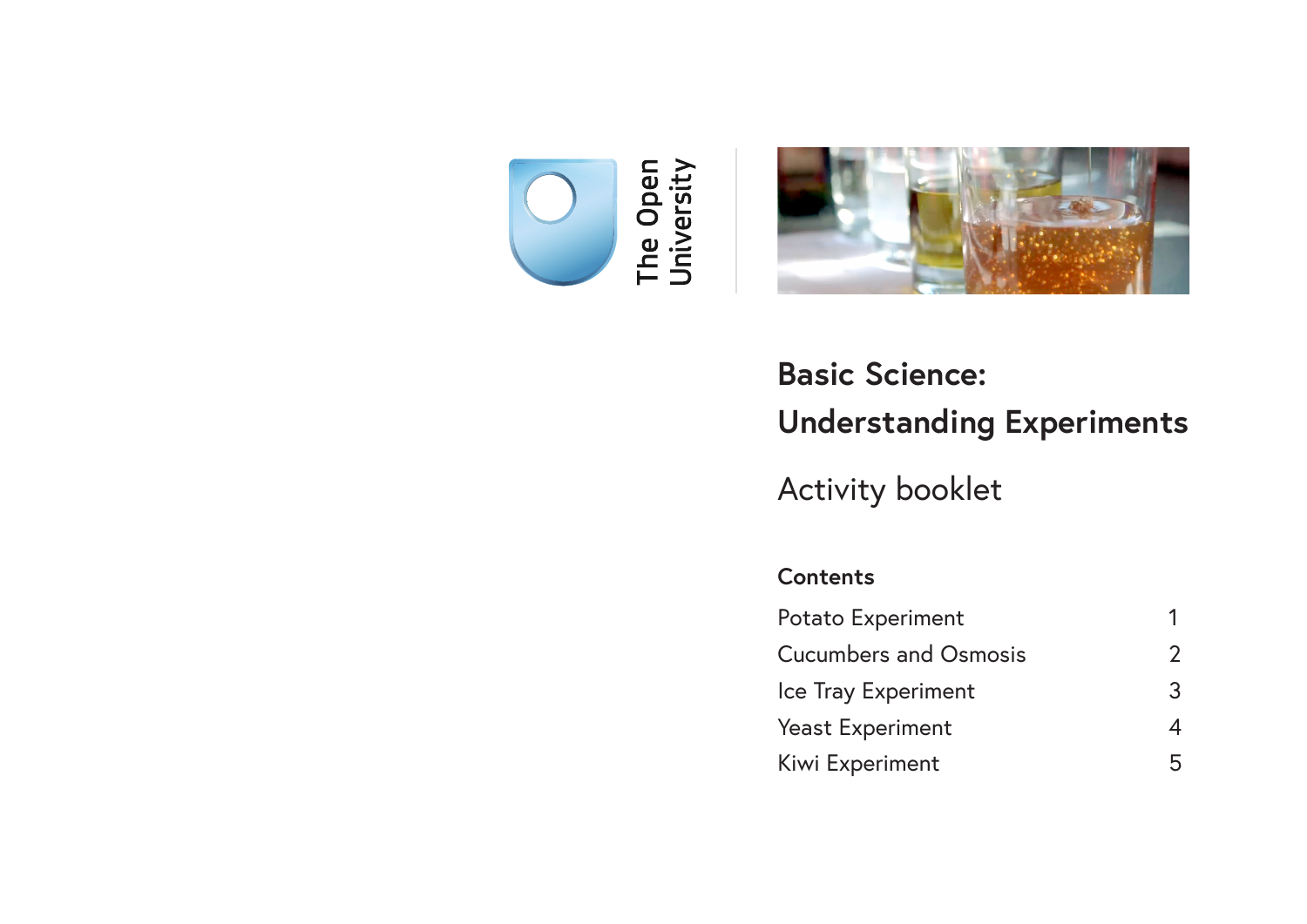### **Experiment 1** Potato Experiment

#### **You will need:**

A potato, kitchen scales, a microwave or conventional oven, your activity booklet, a pen, oven gloves and a ruler.

- 1. Weigh your potato and note down the start weight in grams.<br>2. Microwave the potato for one minute and weigh it again.
- 2. Microwave the potato for one minute and weigh it again.<br>3. Repeat Step 2 until the weight of the potato remains con
- Repeat Step 2 until the weight of the potato remains constant between readings.
- 4. Use the graph paper to plot your results.

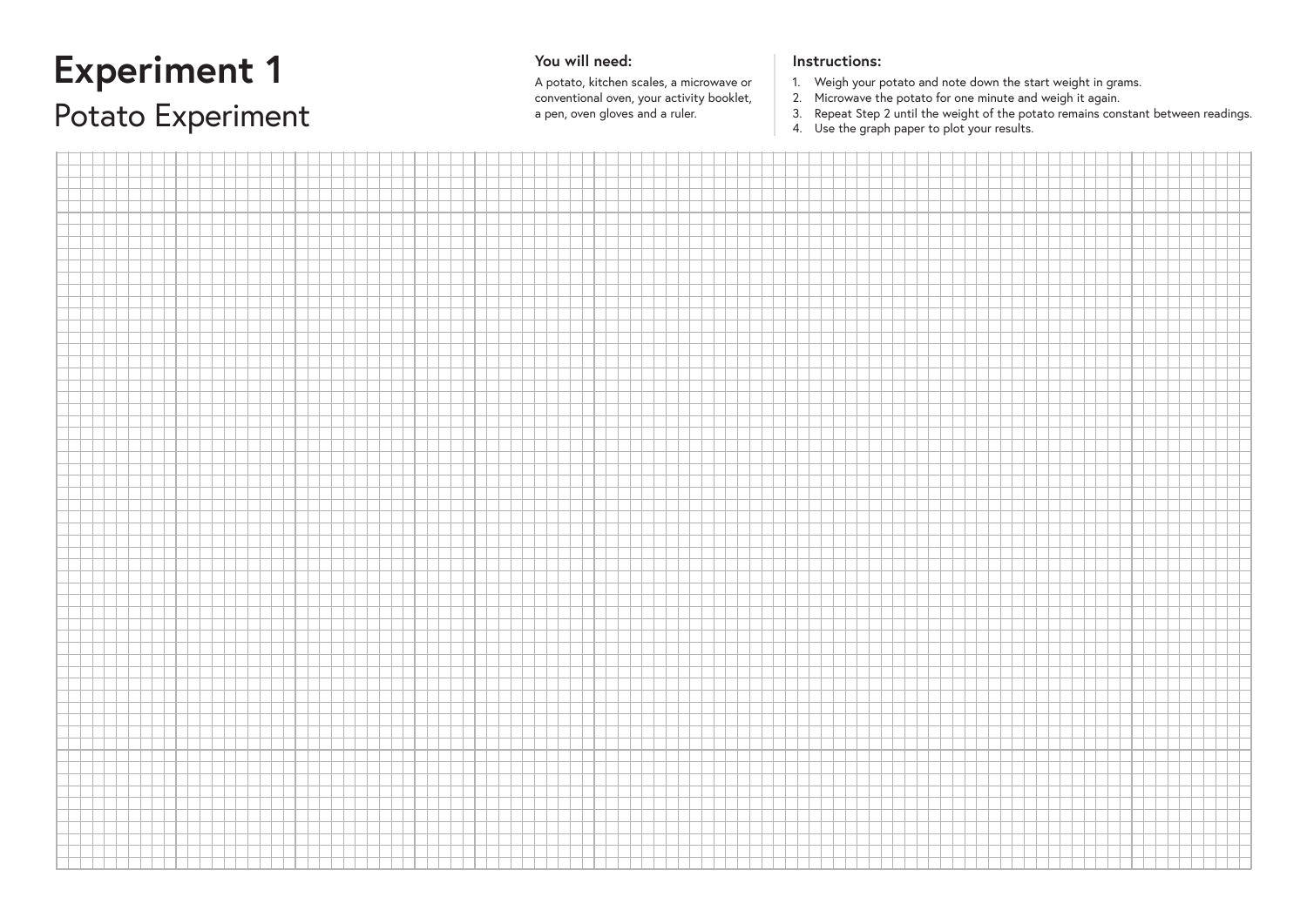### **Experiment 2** Cucumbers and Osmosis

#### **You will need:**

Tap water, distilled water, salt, a cucumber, kitchen scales, a vegetable peeler, a knife, kitchen towels, two large glasses and a tablespoon.

- 1. Peel the skin off the cucumber and cut two equal slices.
- 2. Fill a glass with tap water and add two tablespoons of salt to make a saline solution.
- 3. Fill another glass with distilled water. If you don't have distilled water, you can use boiled water from the kettle, but you'll have to make sure it's cooled down before you use it.
- 4. Label your saline solution and distilled water glasses.
- 5. Weigh the cucumber slices and drop one in each glass.
- 6. After an hour, remove the cucumber slices from the water, pat them down with kitchen towels to remove surface water, weigh the slices and note down their weights.
- 7. Repeat the previous step.
- 8. Leave the experiment overnight and reweigh the cucumber slices.

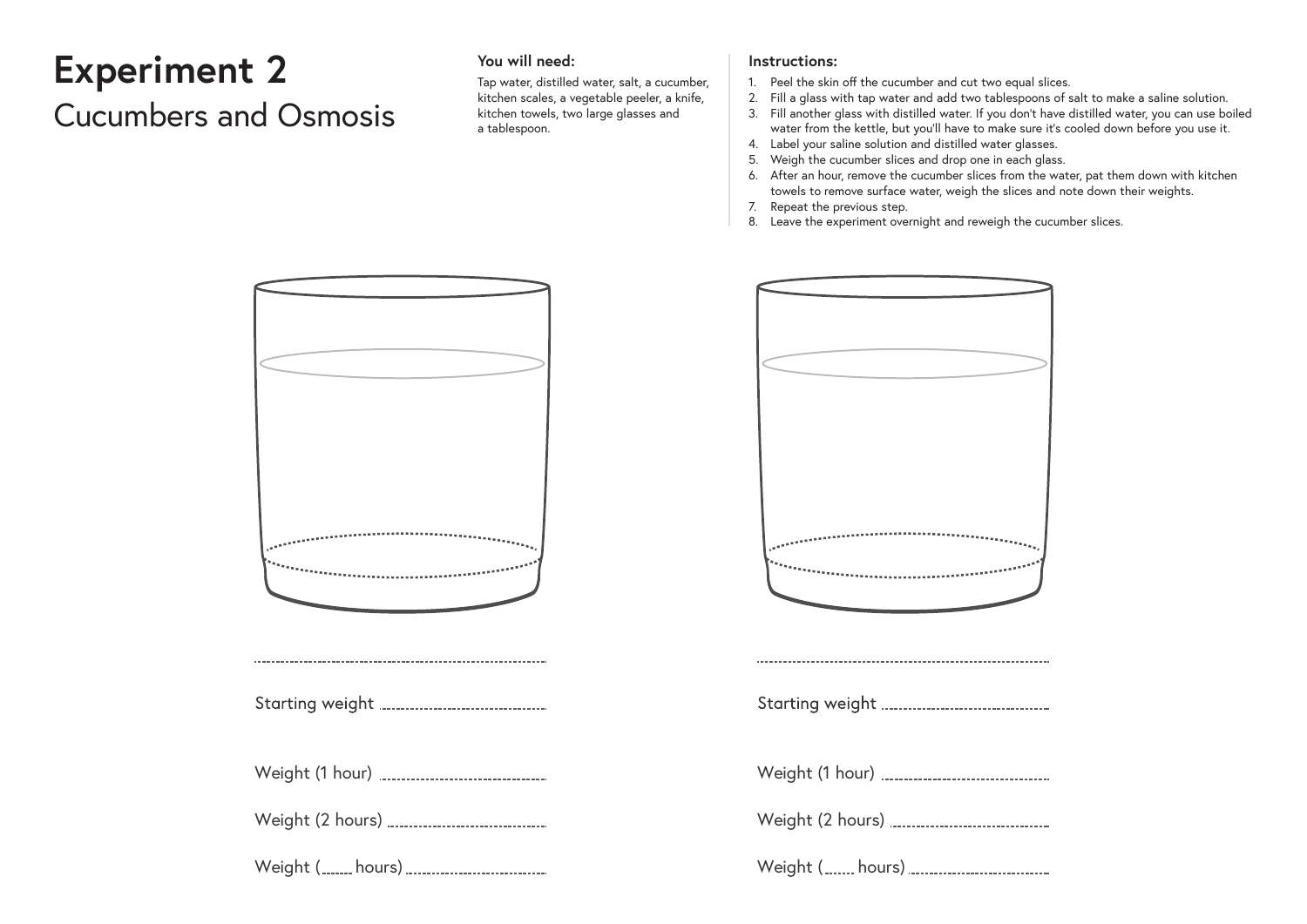### **Experiment 3** Ice Tray Experiment

#### **You will need:**

An ice cube tray, tap water, salt water (add a couple of tablespoons of salt to a glass of tap water), olive oil, another liquid of your choice, four glasses and a freezer.

- 1. Fill up the individual compartments of your ice cube tray with the liquids (tap water, a saline solution, oil and the liquid of your choice) and label which is which. Leave overnight in the freezer.
- 2. Fill four glasses with the same liquids (tap water, saline solution, oil and your chosen liquid) and clearly label these.
- 3. Remove the frozen cubes and drop them in their corresponding liquid.
- 4. Record your results.

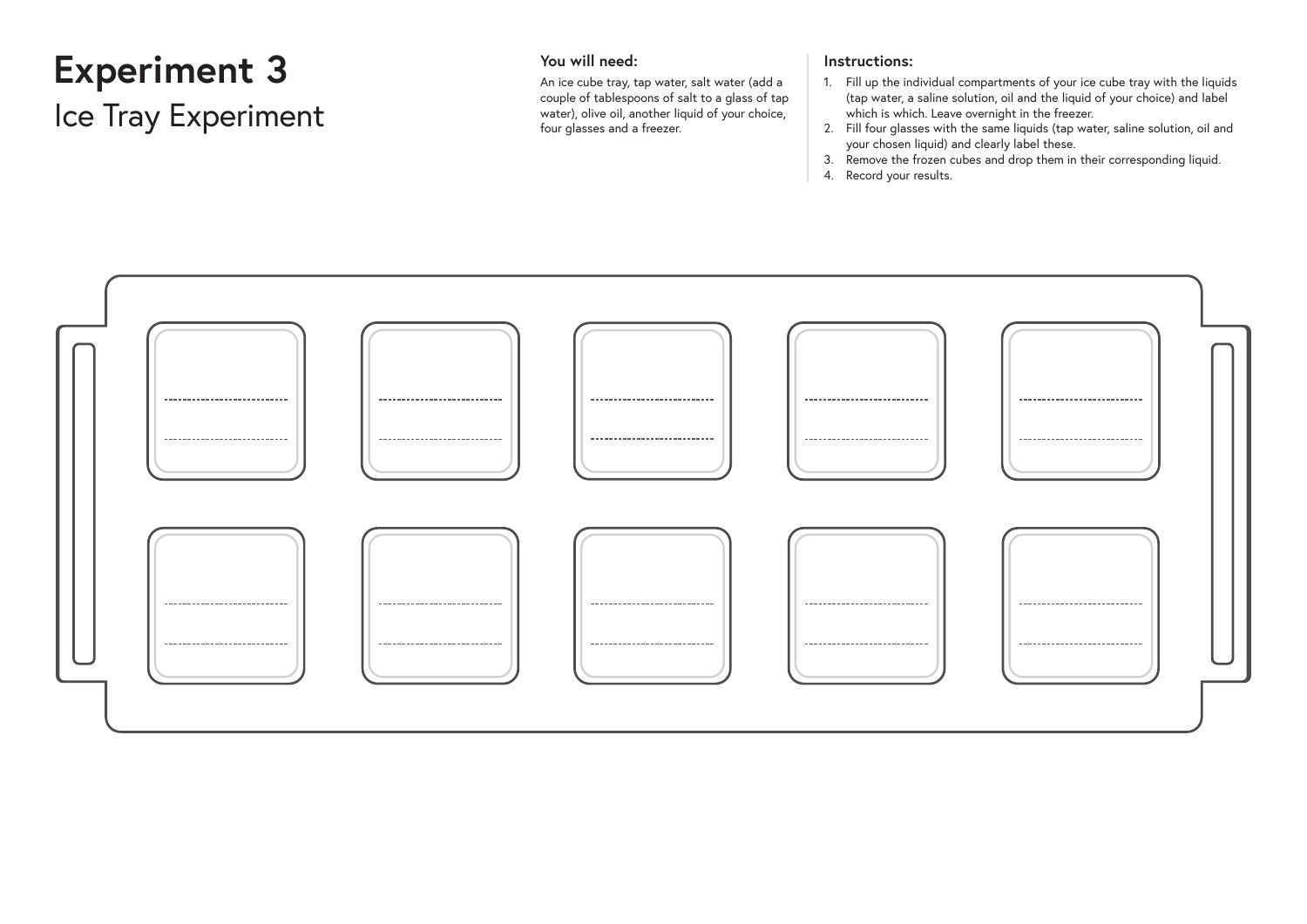### **Experiment 4** Yeast Experiment

#### **You will need:**

Four large glasses, four sachets of Baker's yeast, sugar, tap water at room temperature, tap water at body temperature, tap water; boiled and left to cool for a few minutes, cling film, a marker pen, a tablespoon.

- 1. Take four glasses and add a spoonful of sugar to each one.
- 2. Add the same volume of water to each glass. To the first glass, you should add cold water. To the second glass, boiling water. To the third and fourth glasses, you should add warm water.
- 3. Add a sachet of baker's yeast and measure the level of water for each glass.
- 4. Cover one of your warm water-filled glasses with cling film.
- 5. After five minutes, measure the thickness of the foam in each glass.
- 6. After five more minutes, measure the thickness of the foam again.